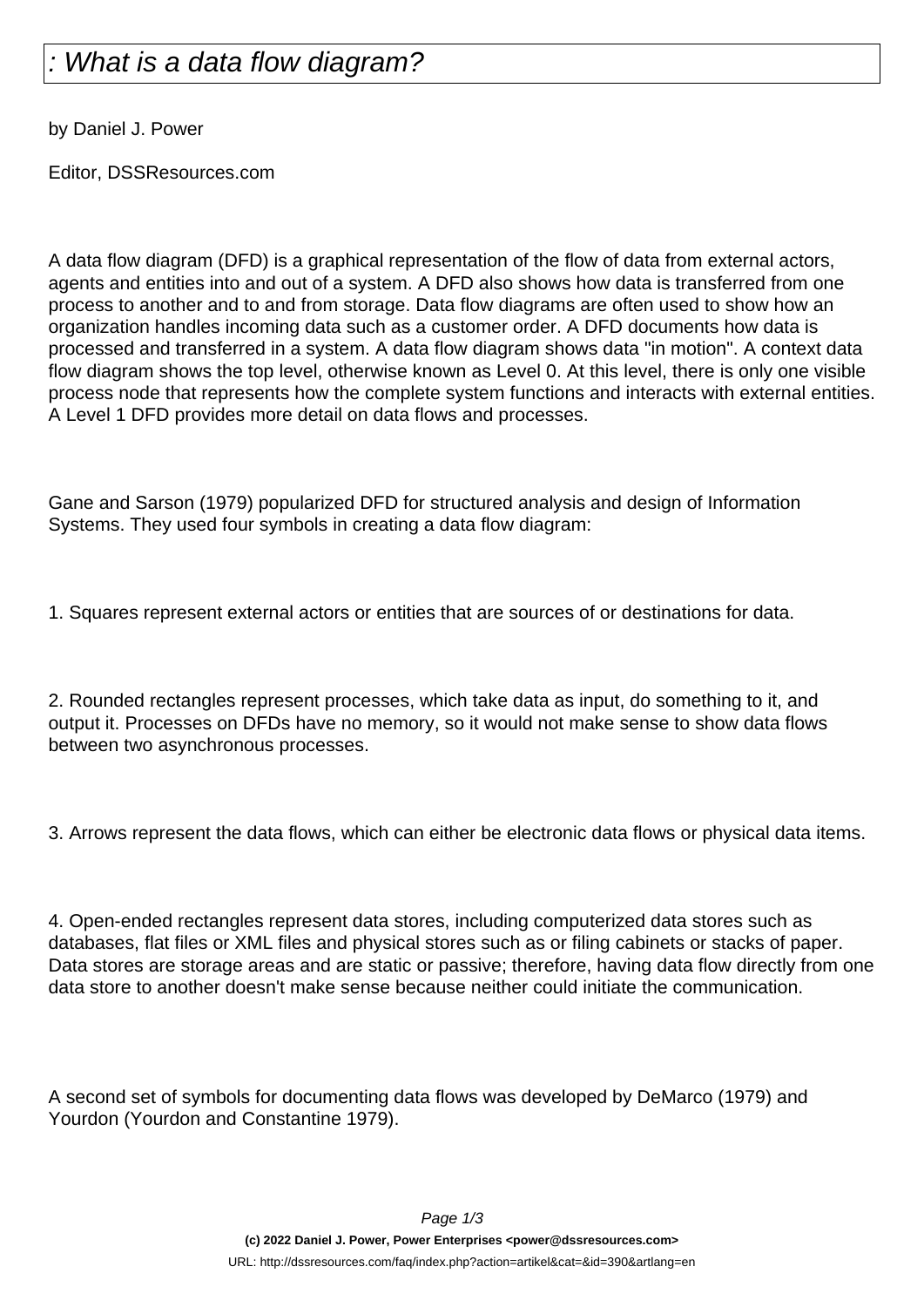## What is a data flow diagram?

Ambler at agilemodeling.com identifies five rules to follow when creating DFDs:

1. All processes must have at least one data flow in and one data flow out.

2. All processes should modify the incoming data, producing new forms of outgoing data.

3. Each data store must be involved with at least one data flow.

4. Each external entity must be involved with at least one data flow.

5. A data flow must be attached to at least one process.

Data flow diagrams can help examine and document an existing information system and DFD can help create new data storage architectures and information systems.

Data flow diagrams can be be effective analysis and planning tools, but only if DFDs are dynamically used and adjusted. Ambler suggests "Keep your diagrams small. Use simple tools, such as whiteboards, to create them with your stakeholders. ... erase them when you're through with them. Create them if they're going to add value, not simply because your process tells you to do so."

A data flow diagram is a thinking tool. It encourages visualization of data flows. Designers want to improve and enhance data flows when building new databases and information systems.

There is a need to represent and understand the flow of data within a system to create useful databases and information systems. Seeing how data does and might flow assists in conceptual design for databases and associated information systems. Capturing and processing data is a primary function of many information systems.

**References**